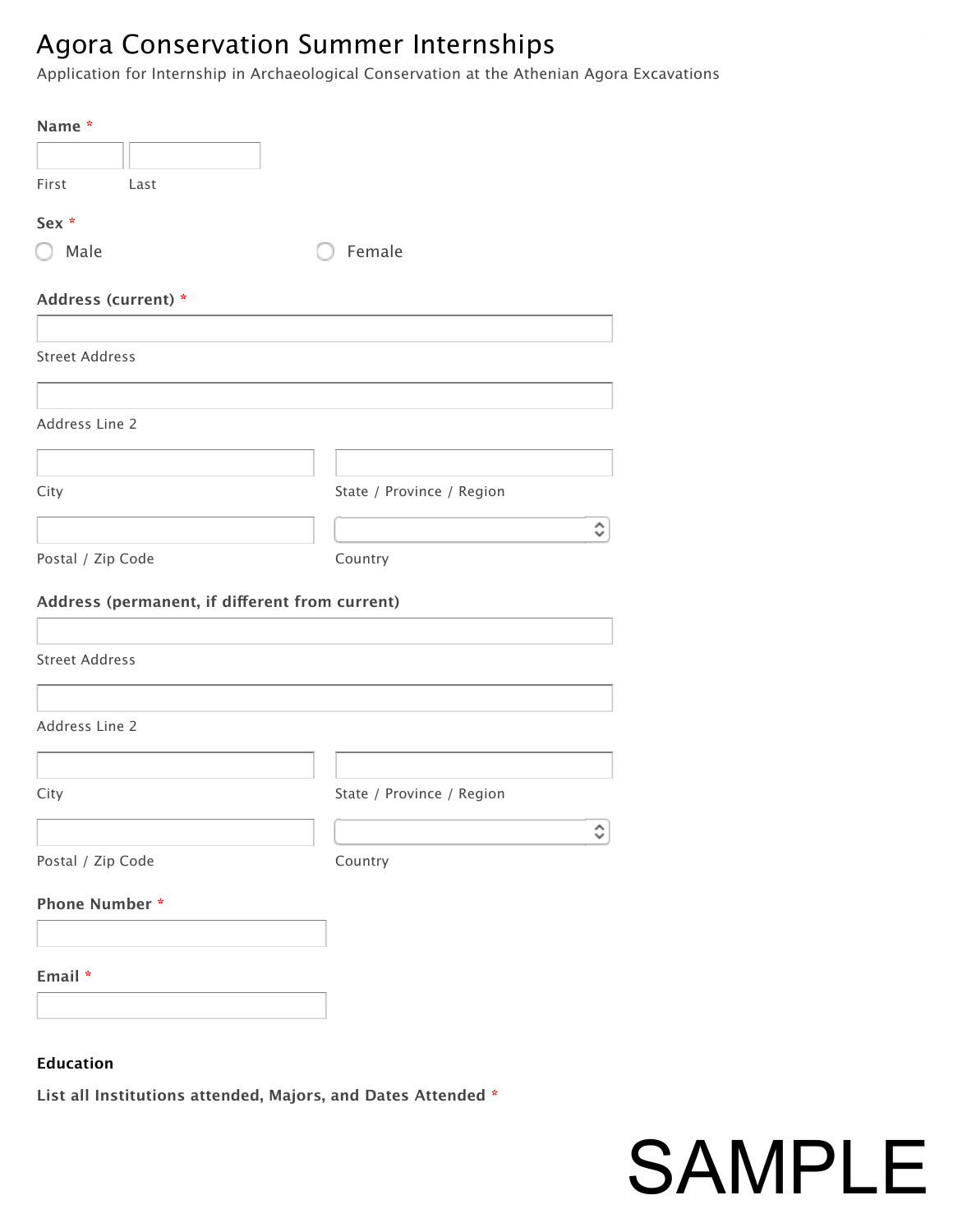#### **List courses taken in conservation and related fields (include nondegree courses also): \***

**Current Degree Earned (if any) \***

**Current Afliation \***

**Present Occupation (if not enrolled as Student)**

#### **Conservation Experience**

**List your conservation experience. Give name of institution/museum/site, name of supervisor, and date.**

#### **Special qualifications and other relevant information**

## SAMPLE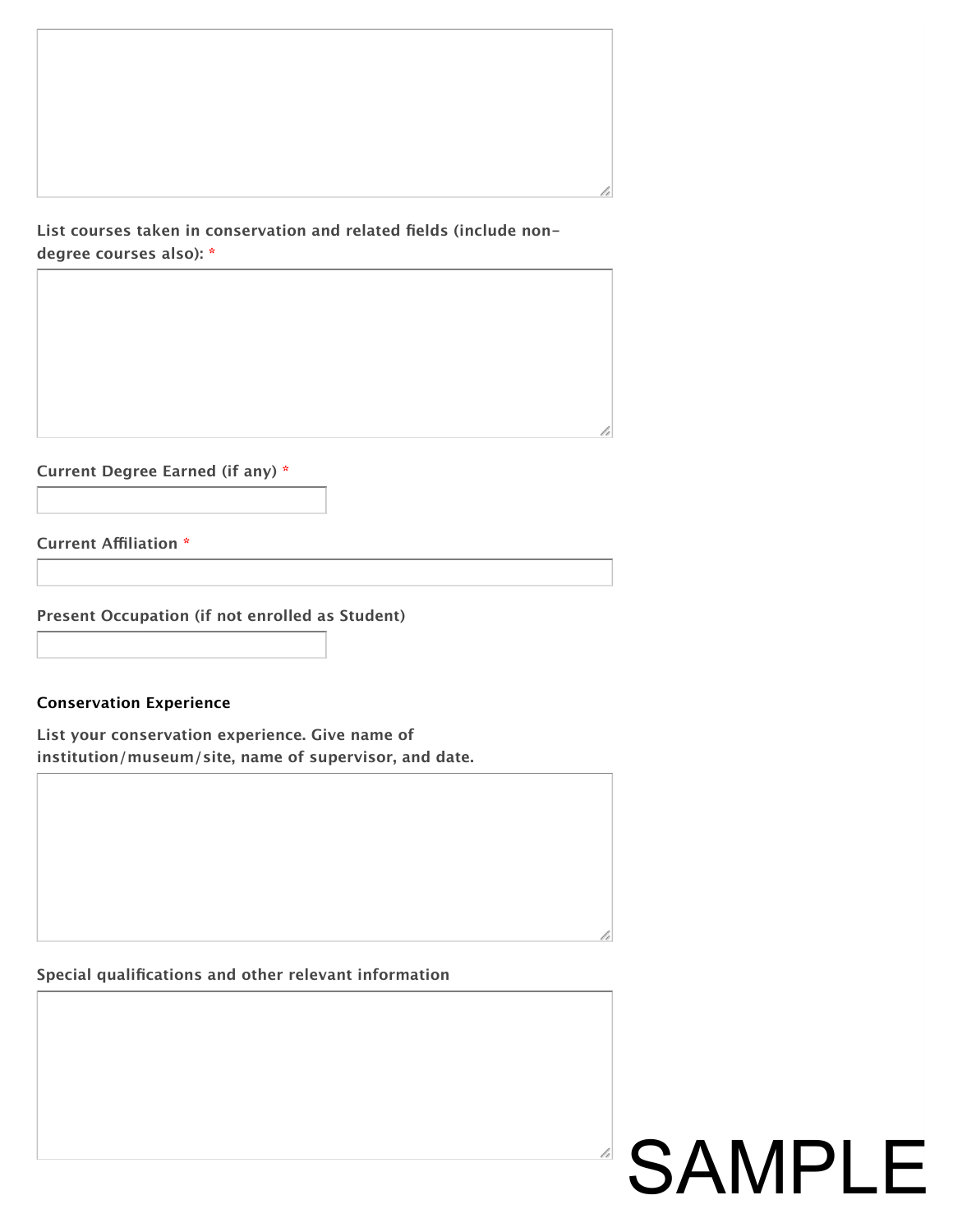#### **Personal Statement**

Please attach a personal statement explaining your interest in the Conservation Internships of the Agora Excavations. Please discuss more fully your qualifications, previous conservation experience, career goals and interest, and any other relevant information. This essay should not exceed more than one side of one page (8.5 x 11 or A4). Only PDF documents are accepted.

#### **Attach Personal Statement \***

Choose File  $|$  no file selected

#### **Medical Statement**

Because archaeological conservation involves hard physical work in a hot summer climate, it is important for applicants to state clearly any known medical conditions or disabilities which might be aggravated by fieldwork, e.g., asthma, low tolerance to intense heat and sunlight, heart condition, diabetes, epilepsy, allergies, or impaired sight or hearing. If accepted, the intern will be required to fill out the School's detailed medical and insurance forms. Only PDF documents are accepted.

#### **Attach Medical Statement**

Choose File no file selected

#### **Referees**

Give names and addresses of two persons whom you have asked to write in support of your application. They should be familiar with your academic studies and/or conservation work. References should be postmarked by 15 December 2016, and mailed to the following address:

SAMPLE

Maria Tziotziou Head of Conservation Agora Excavations American School of Classical Studies at Athens Souidias 54 GR10676 Athens **GREECE** 

#### **Referee #1 \***

| ,一个人都是一个人的人,就是一个人的人,就是一个人的人,就是一个人的人,就是一个人的人,就是一个人的人,就是一个人的人,就是一个人的人,就是一个人的人,就是一个人 |  |  |
|-----------------------------------------------------------------------------------|--|--|
|                                                                                   |  |  |
|                                                                                   |  |  |
|                                                                                   |  |  |
|                                                                                   |  |  |
|                                                                                   |  |  |
|                                                                                   |  |  |
|                                                                                   |  |  |
|                                                                                   |  |  |
|                                                                                   |  |  |
|                                                                                   |  |  |
|                                                                                   |  |  |
|                                                                                   |  |  |
|                                                                                   |  |  |
|                                                                                   |  |  |
|                                                                                   |  |  |
|                                                                                   |  |  |
|                                                                                   |  |  |
|                                                                                   |  |  |
|                                                                                   |  |  |
|                                                                                   |  |  |
|                                                                                   |  |  |
|                                                                                   |  |  |
|                                                                                   |  |  |
|                                                                                   |  |  |
|                                                                                   |  |  |
|                                                                                   |  |  |
|                                                                                   |  |  |
|                                                                                   |  |  |
|                                                                                   |  |  |
|                                                                                   |  |  |
|                                                                                   |  |  |
|                                                                                   |  |  |
|                                                                                   |  |  |
|                                                                                   |  |  |
|                                                                                   |  |  |
|                                                                                   |  |  |
|                                                                                   |  |  |
|                                                                                   |  |  |
|                                                                                   |  |  |
|                                                                                   |  |  |
|                                                                                   |  |  |
|                                                                                   |  |  |
|                                                                                   |  |  |
|                                                                                   |  |  |
|                                                                                   |  |  |
|                                                                                   |  |  |
|                                                                                   |  |  |
|                                                                                   |  |  |
|                                                                                   |  |  |
|                                                                                   |  |  |
|                                                                                   |  |  |
|                                                                                   |  |  |
|                                                                                   |  |  |
|                                                                                   |  |  |
|                                                                                   |  |  |
|                                                                                   |  |  |
|                                                                                   |  |  |
|                                                                                   |  |  |
|                                                                                   |  |  |
|                                                                                   |  |  |
|                                                                                   |  |  |
|                                                                                   |  |  |
|                                                                                   |  |  |
|                                                                                   |  |  |
|                                                                                   |  |  |
|                                                                                   |  |  |
|                                                                                   |  |  |
|                                                                                   |  |  |
|                                                                                   |  |  |
|                                                                                   |  |  |
|                                                                                   |  |  |
|                                                                                   |  |  |
|                                                                                   |  |  |
|                                                                                   |  |  |
|                                                                                   |  |  |
|                                                                                   |  |  |
|                                                                                   |  |  |
|                                                                                   |  |  |
|                                                                                   |  |  |
|                                                                                   |  |  |
|                                                                                   |  |  |
|                                                                                   |  |  |
|                                                                                   |  |  |
|                                                                                   |  |  |
|                                                                                   |  |  |
|                                                                                   |  |  |
|                                                                                   |  |  |